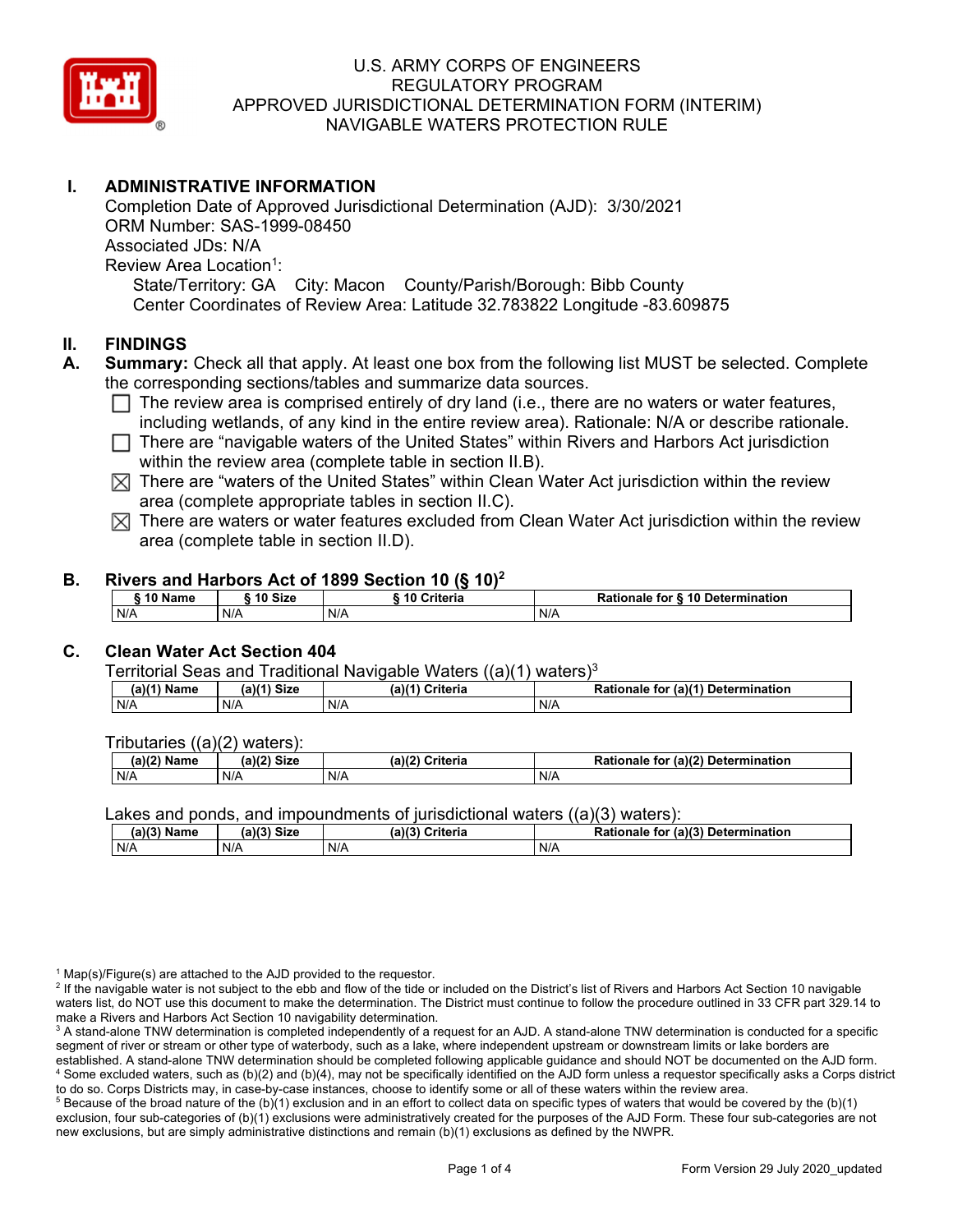

#### Adjacent wetlands ((a)(4) waters):

| $(a)(4)$ Name | $(a)(4)$ Size | (a)(4) Criteria                                                                            | Rationale for (a)(4) Determination                                                         |
|---------------|---------------|--------------------------------------------------------------------------------------------|--------------------------------------------------------------------------------------------|
| FI            | $0.06$ acres  | (a)(4) Wetland inundated by flooding<br>from an $(a)(1)-(a)(3)$ water in a<br>typical year | Adjacent wetland is hydrologically connected to an<br>Unnamed Tributary to Ocmulgee River. |
| <b>FJ</b>     | $0.15$ acres  | (a)(4) Wetland inundated by flooding<br>from an $(a)(1)-(a)(3)$ water in a<br>typical year | Adjacent wetland is hydrologically connected to an<br>Unnamed Tributary to Ocmulgee River. |
| <b>MB</b>     | 35.23 acres   | (a)(4) Wetland inundated by flooding<br>from an $(a)(1)-(a)(3)$ water in a<br>typical year | Adjacent wetland is hydrologically connected to an<br>Unnamed Tributary to Ocmulgee River. |
| <b>MD</b>     | 7.02 acres    | (a)(4) Wetland inundated by flooding<br>from an $(a)(1)-(a)(3)$ water in a<br>typical year | Adjacent wetland is hydrologically connected to an<br>Unnamed Tributary to Ocmulgee River. |
| <b>ME</b>     | $0.23$ acres  | (a)(4) Wetland inundated by flooding<br>from an $(a)(1)-(a)(3)$ water in a<br>typical year | Adjacent wetland is hydrologically connected to an<br>Unnamed Tributary to Ocmulgee River. |

### **D. Excluded Waters or Features**

| <b>Exclusion Name</b> | <b>Exclusion Size</b> | Exclusion <sup>5</sup>                                                                                                                                                                                                      | <b>Rationale for Exclusion Determination</b>                                                                                         |
|-----------------------|-----------------------|-----------------------------------------------------------------------------------------------------------------------------------------------------------------------------------------------------------------------------|--------------------------------------------------------------------------------------------------------------------------------------|
| MA                    | 7.43 acres            | (b)(9) Water-filled depression<br>constructed/excavated in<br>upland/non-jurisdictional water<br>incidental to mining/construction or<br>pit excavated in upland/non-<br>jurisdictional water to obtain<br>fill/sand/gravel | Wetland feature constructed as a result of ongoing<br>mining activities occurring under Department of Army<br>Permit SAS-1999-08450  |
| <b>MC</b>             | $0.09$ acres          | (b)(9) Water-filled depression<br>constructed/excavated in<br>upland/non-jurisdictional water<br>incidental to mining/construction or<br>pit excavated in upland/non-<br>jurisdictional water to obtain<br>fill/sand/gravel | Wetland feature constructed as a result of ongoing<br>mining activities occurring under Department of Army<br>Permit SAS-1999-08450. |
| <b>SFA</b>            | 1.92 acres            | (b)(9) Water-filled depression<br>constructed/excavated in<br>upland/non-jurisdictional water<br>incidental to mining/construction or<br>pit excavated in upland/non-<br>jurisdictional water to obtain<br>fill/sand/gravel | Wetland feature constructed as a result of ongoing<br>mining activities occurring under Department of Army<br>Permit SAS-1999-08450  |
| <b>SFB</b>            | $0.24$ acres          | (b)(9) Water-filled depression<br>constructed/excavated in<br>upland/non-jurisdictional water<br>incidental to mining/construction or<br>pit excavated in upland/non-<br>jurisdictional water to obtain<br>fill/sand/gravel | Wetland feature constructed as a result of ongoing<br>mining activities occurring under Department of Army<br>Permit SAS-1999-08450. |

 $^1$  Map(s)/Figure(s) are attached to the AJD provided to the requestor.<br><sup>2</sup> If the navigable water is not subject to the ebb and flow of the tide or

<sup>2</sup> If the navigable water is not subject to the ebb and flow of the tide or included on the District's list of Rivers and Harbors Act Section 10 navigable waters list, do NOT use this document to make the determination. The District must continue to follow the procedure outlined in 33 CFR part 329.14 to make a Rivers and Harbors Act Section 10 navigability determination.

 $^3$  A stand-alone TNW determination is completed independently of a request for an AJD. A stand-alone TNW determination is conducted for a specific segment of river or stream or other type of waterbody, such as a lake, where independent upstream or downstream limits or lake borders are established. A stand-alone TNW determination should be completed following applicable guidance and should NOT be documented on the AJD form. 4 Some excluded waters, such as (b)(2) and (b)(4), may not be specifically identified on the AJD form unless a requestor specifically asks a Corps district

to do so. Corps Districts may, in case-by-case instances, choose to identify some or all of these waters within the review area.<br><sup>5</sup> Because of the broad nature of the (b)(1) exclusion and in an effort to collect data on s exclusion, four sub-categories of (b)(1) exclusions were administratively created for the purposes of the AJD Form. These four sub-categories are not new exclusions, but are simply administrative distinctions and remain (b)(1) exclusions as defined by the NWPR.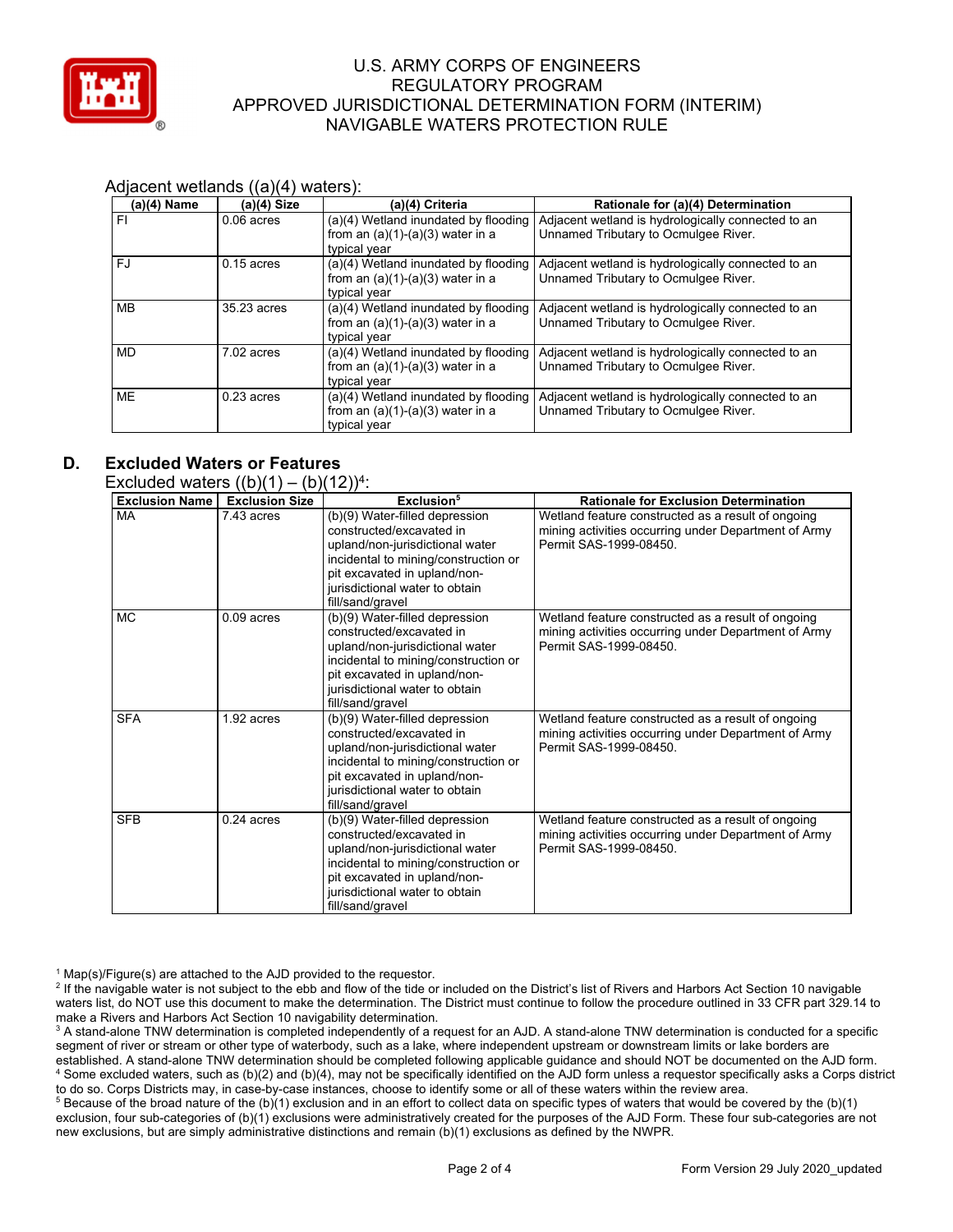

| <b>SFC</b> | $1.73$ acres | (b)(9) Water-filled depression<br>constructed/excavated in<br>upland/non-jurisdictional water<br>incidental to mining/construction or<br>pit excavated in upland/non-<br>jurisdictional water to obtain<br>fill/sand/gravel | Wetland feature constructed as a result of ongoing<br>mining activities occurring under Department of Army<br>Permit SAS-1999-08450. |
|------------|--------------|-----------------------------------------------------------------------------------------------------------------------------------------------------------------------------------------------------------------------------|--------------------------------------------------------------------------------------------------------------------------------------|
| <b>SFD</b> | 13.97 acres  | (b)(9) Water-filled depression<br>constructed/excavated in<br>upland/non-jurisdictional water<br>incidental to mining/construction or<br>pit excavated in upland/non-<br>jurisdictional water to obtain<br>fill/sand/gravel | Wetland feature constructed as a result of ongoing<br>mining activities occurring under Department of Army<br>Permit SAS-1999-08450. |
| <b>SFE</b> | 5.54 acres   | (b)(9) Water-filled depression<br>constructed/excavated in<br>upland/non-jurisdictional water<br>incidental to mining/construction or<br>pit excavated in upland/non-<br>jurisdictional water to obtain<br>fill/sand/gravel | Wetland feature constructed as a result of ongoing<br>mining activities occurring under Department of Army<br>Permit SAS-1999-08450. |

# **III. SUPPORTING INFORMATION**

- **A. Select/enter all resources** that were used to aid in this determination and attach data/maps to this document and/or references/citations in the administrative record, as appropriate.
	- **\_X\_** Information submitted by, or on behalf of, the applicant/consultant: *Figure 1-Vicinity map; Figure 5-FEMA Flood Map; Figure 6-Delineation Map; Figure 7-Photo Location Map; and EMP Regional Supplement Manual-Wetland Data Sheets.*  This information *is* sufficient for purposes of this AJD. Rationale: *N/A or describe rationale for insufficiency (including partial insufficiency).*  **\_\_\_** Data sheets prepared by the Corps: *Title(s) and/or date(s).*  **\_X\_** Photographs: *Aerial and Other: Aerials from Google Earth (11/19/2019). Digital photos from consultant's March 2020 delineation.*  **\_\_\_** Corps Site visit(s) conducted on: *Date(s).*  **\_\_\_** Previous Jurisdictional Determinations (AJDs or PJDs): *ORM Number(s) and date(s).*  **\_X\_** Antecedent Precipitation Tool: *provide detailed discussion in Section III.B.*  **\_X\_** USDA NRCS Soil Survey: *Appendix A, Figure 3, dated 10/14/2020.*
	- **\_X\_** USFWS NWI maps: *Appendix A, Figure 4, dated 10/14/2020.*
	- **\_X\_** USGS topographic maps: *Appendix A, Figure 2 Macon West, GA, 10/14/2020.*

 $^1$  Map(s)/Figure(s) are attached to the AJD provided to the requestor.<br><sup>2</sup> If the navigable water is not subject to the ebb and flow of the tide or

<sup>&</sup>lt;sup>2</sup> If the navigable water is not subject to the ebb and flow of the tide or included on the District's list of Rivers and Harbors Act Section 10 navigable waters list, do NOT use this document to make the determination. The District must continue to follow the procedure outlined in 33 CFR part 329.14 to make a Rivers and Harbors Act Section 10 navigability determination.

 $^3$  A stand-alone TNW determination is completed independently of a request for an AJD. A stand-alone TNW determination is conducted for a specific segment of river or stream or other type of waterbody, such as a lake, where independent upstream or downstream limits or lake borders are established. A stand-alone TNW determination should be completed following applicable guidance and should NOT be documented on the AJD form. 4 Some excluded waters, such as (b)(2) and (b)(4), may not be specifically identified on the AJD form unless a requestor specifically asks a Corps district

to do so. Corps Districts may, in case-by-case instances, choose to identify some or all of these waters within the review area. 5  $5$  Because of the broad nature of the (b)(1) exclusion and in an effort to collect data on specific types of waters that would be covered by the (b)(1) exclusion, four sub-categories of (b)(1) exclusions were administratively created for the purposes of the AJD Form. These four sub-categories are not new exclusions, but are simply administrative distinctions and remain (b)(1) exclusions as defined by the NWPR.